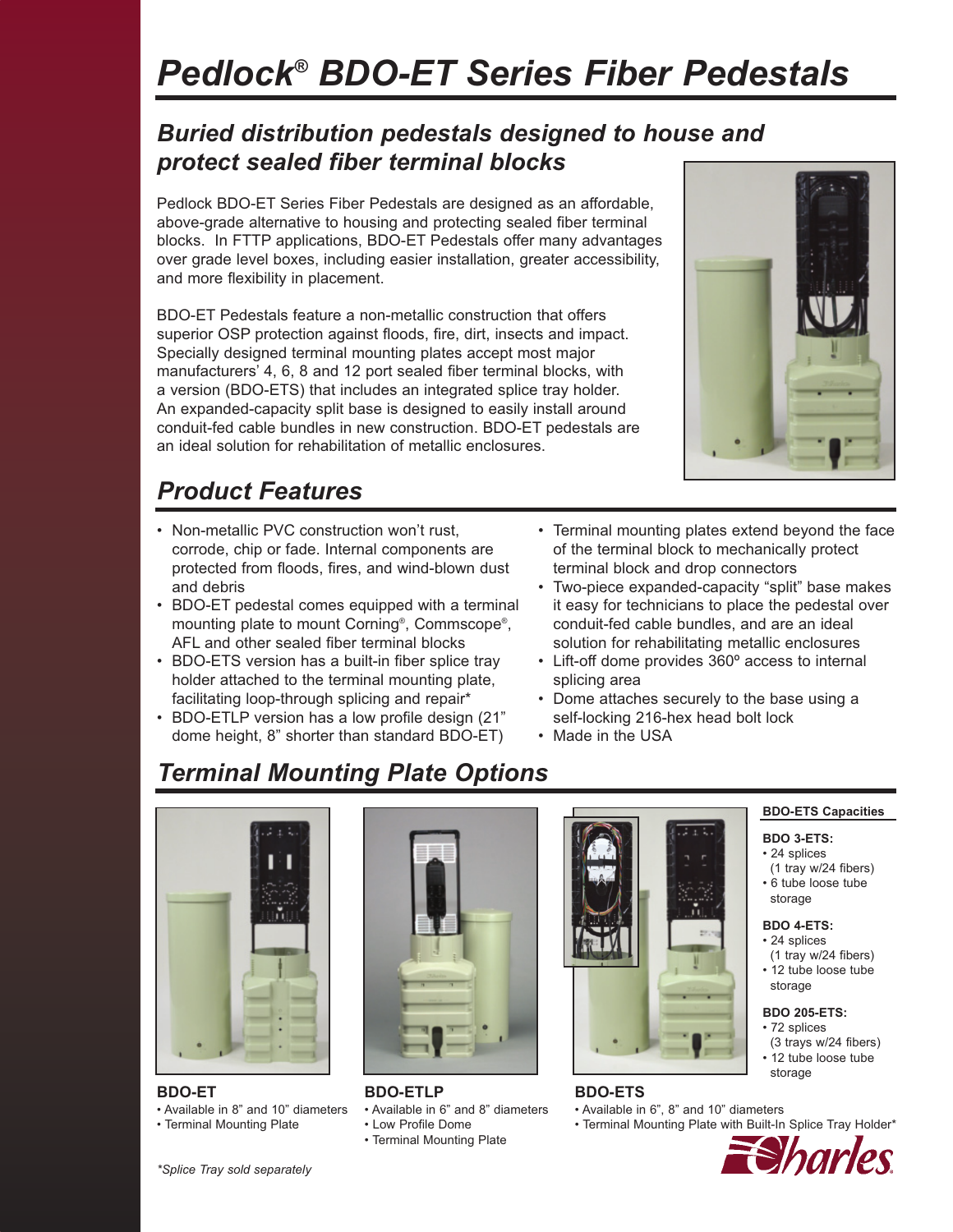## *Sealed Fiber Terminal Block Capacity Matrix*

|                    | 4-Port Terminal Block                   |                                                      |                                                                 | <b>6-Port Terminal Block</b>  |                                         |                                                    |                                                               |                             |
|--------------------|-----------------------------------------|------------------------------------------------------|-----------------------------------------------------------------|-------------------------------|-----------------------------------------|----------------------------------------------------|---------------------------------------------------------------|-----------------------------|
|                    | Corning®<br>8.8x2.85x2.75               | <b>Commscope®</b><br>$(Tyco^{\circ})$<br>9.4x3.4x2.8 | Commscope <sup>®</sup><br>(ADC <sup>°</sup> )<br>10.8x3.95x2.86 | <b>AFL</b><br>12.4x4.9x3.0    | <b>Corning®</b><br>12x4x3               | Commscope <sup>®</sup><br>$(Tyco^*)$<br>12x3.4x2.8 | Commscope <sup>®</sup><br>(ADC <sup>°</sup> )<br>16x3.95x2.86 | <b>AFL</b><br>12.4x4.9x3.0  |
|                    | <b>Long or Connectorized Feed Cable</b> |                                                      |                                                                 |                               | <b>Long or Connectorized Feed Cable</b> |                                                    |                                                               |                             |
| <b>BDO 3-ETLP</b>  | 1                                       | 1                                                    | 1                                                               | 1                             | 1                                       |                                                    | 0                                                             | 1                           |
| <b>BDO 4-ETLP</b>  | 2                                       | 1                                                    | 1                                                               | 1                             | 1                                       | 1                                                  | 0                                                             |                             |
| <b>BDO 4-ET</b>    | $\overline{2}$                          | 1                                                    | 1                                                               | 1                             | 1                                       | 1                                                  | 1                                                             | 1                           |
| <b>BDO 205-ET</b>  | $\overline{2}$                          | $\overline{2}$                                       | $\overline{2}$                                                  | 1                             | 1                                       | $\overline{2}$                                     | $\mathfrak{p}$                                                | 1                           |
|                    | Splice Capable <sup>1,2</sup>           |                                                      |                                                                 | Splice Capable <sup>1,2</sup> |                                         |                                                    |                                                               |                             |
| <b>BDO 3-ETS</b>   | 1                                       | 1                                                    | 0                                                               | 1                             | 1                                       | 1                                                  | 0                                                             | 1                           |
| <b>BDO 4-ETS</b>   | 1                                       | 1                                                    | 1                                                               | 1                             | 1                                       | 1                                                  | 1                                                             |                             |
| <b>BDO 205-ETS</b> | $\overline{2}$                          | 1                                                    | 1                                                               | 1                             | 1                                       | 1                                                  | 1                                                             |                             |
|                    |                                         |                                                      |                                                                 |                               |                                         |                                                    |                                                               |                             |
|                    | <b>8-Port Terminal Block</b>            |                                                      |                                                                 |                               |                                         |                                                    |                                                               |                             |
|                    |                                         |                                                      |                                                                 |                               |                                         |                                                    | <b>12-Port Terminal Block</b>                                 |                             |
|                    | Corning®<br>12x4x3                      | Commscope®<br>(Tyco®)<br>14.6x3.4x2.8                | <b>Commscope®</b><br>$(ADC^{\circ})$<br>16x3.95x2.86            | <b>AFL</b><br>12.4x4.9x3.0    | <b>Corning®</b><br>13x6x2.75            | Commscope®<br>(Tyco®)<br>12x6x3                    | Commscope®<br>$(ADC^{\circ})$<br>21.2x3.95x2.86               | <b>AFL</b><br>15.5x6.19x3.8 |
|                    |                                         |                                                      | <b>Long or Connectorized Feed Cable</b>                         |                               |                                         |                                                    | <b>Long or Connectorized Feed Cable</b>                       |                             |
| <b>BDO 3-ETLP</b>  | 1                                       | $\mathbf{0}$                                         | $\mathbf{0}$                                                    | $\Omega$                      | $\mathbf 0$                             | 0                                                  | $\Omega$ <sup>3</sup>                                         | $\Omega$                    |
| <b>BDO 4-ETLP</b>  | 1                                       | 0                                                    | $\Omega$                                                        | $\mathbf{0}$                  | 1                                       | 0                                                  | $\mathbf{O}^3$                                                | $\Omega$                    |
| <b>BDO 4-ET</b>    | 1                                       | 1                                                    | 1                                                               | 1                             | 1                                       | 0                                                  | 0 <sup>3</sup>                                                | 1                           |
| <b>BDO 205-ET</b>  | 1                                       | 2                                                    | $\overline{2}$                                                  | 1                             | 1                                       | 1                                                  | $\Omega$ <sup>3</sup>                                         | 1                           |
|                    |                                         |                                                      | Splice Capable <sup>1,2</sup>                                   |                               |                                         |                                                    | Splice Capable <sup>1,2</sup>                                 |                             |
| <b>BDO 3-ETS</b>   | 1                                       | 0                                                    | $\overline{0}$                                                  | $\mathbf{0}$                  | $\mathbf 0$                             | 0                                                  | $\Omega^3$                                                    | $\overline{0}$              |
| <b>BDO 4-ETS</b>   | 1                                       | 1                                                    | 1                                                               | $\mathbf{1}$                  | $\overline{0}$                          | 0                                                  | $\Omega$ <sup>3</sup>                                         | $\Omega$                    |
| <b>BDO 205-ETS</b> | 1                                       | 1                                                    | 1                                                               | 1                             | 1                                       | 1                                                  | $\Omega$ <sup>3</sup>                                         | 1                           |

|                    | <b>AMT</b>                              |                                  |                                  |                                   | <b>Mini-AMT</b>                         |                        |                                                               |                         |
|--------------------|-----------------------------------------|----------------------------------|----------------------------------|-----------------------------------|-----------------------------------------|------------------------|---------------------------------------------------------------|-------------------------|
|                    | <b>AMT</b><br>4-PORT<br>6.5x13x4        | <b>AMT</b><br>6-PORT<br>6.5x13x4 | <b>AMT</b><br>8-PORT<br>6.5x13x4 | <b>AMT</b><br>12-PORT<br>6.5x13x4 | 4-PORT<br>4.9x3.5x3.75                  | 6-PORT<br>4.9x3.5x3.75 | Mini-AMT Mini-AMT Mini-AMT Mini-AMT<br>8-PORT<br>4.9x3.5x3.75 | 12-PORT<br>4.9x3.5x3.75 |
|                    | <b>Long or Connectorized Feed Cable</b> |                                  |                                  |                                   | <b>Long or Connectorized Feed Cable</b> |                        |                                                               |                         |
| <b>BDO 3-ETLP</b>  |                                         |                                  |                                  |                                   |                                         |                        |                                                               |                         |
| <b>BDO 4-ETLP</b>  | 0                                       | 0                                |                                  |                                   |                                         |                        |                                                               |                         |
| <b>BDO 4-ET</b>    | 0                                       | O                                | 0                                |                                   |                                         |                        |                                                               |                         |
| <b>BDO 205-ET</b>  |                                         |                                  |                                  |                                   |                                         |                        |                                                               |                         |
|                    | Splice Capable <sup>1,2</sup>           |                                  |                                  |                                   | Splice Capable <sup>1,2</sup>           |                        |                                                               |                         |
| <b>BDO 3-ETS</b>   | 0                                       | ი                                | ი                                |                                   |                                         |                        | 0                                                             |                         |
| <b>BDO 4-ETS</b>   | 0                                       | O                                |                                  |                                   |                                         |                        |                                                               |                         |
| <b>BDO 205-ETS</b> |                                         |                                  |                                  |                                   |                                         |                        |                                                               |                         |

1 Splice trays are ordered separately.

2 BDO 3-ETS, BDO 4-ETS use 4"x9" unhinged splice trays. BDO205-ETS use 4"x6" or 4"x9" hinged trays.

BDO205-ETSB (straight tray bracket) use 4"x9" unhinged splice trays.

<sup>3</sup> ADC 12-port block (2 columns x 6 connectors) is too long for standard pedestal. Special order tall pedestal is required.